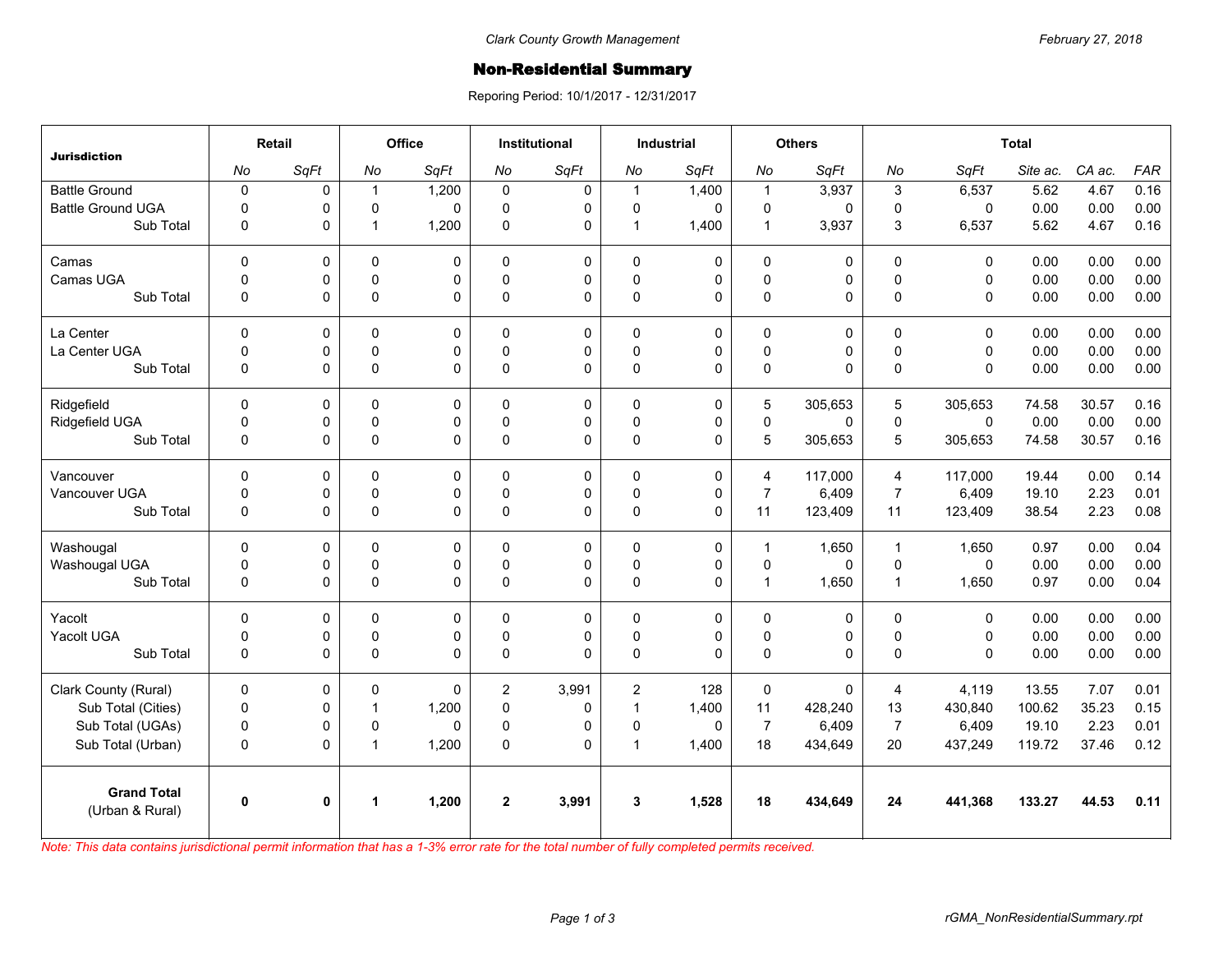

## **Non-Residential Square Footage by Jurisdiction**

**Total UGA**